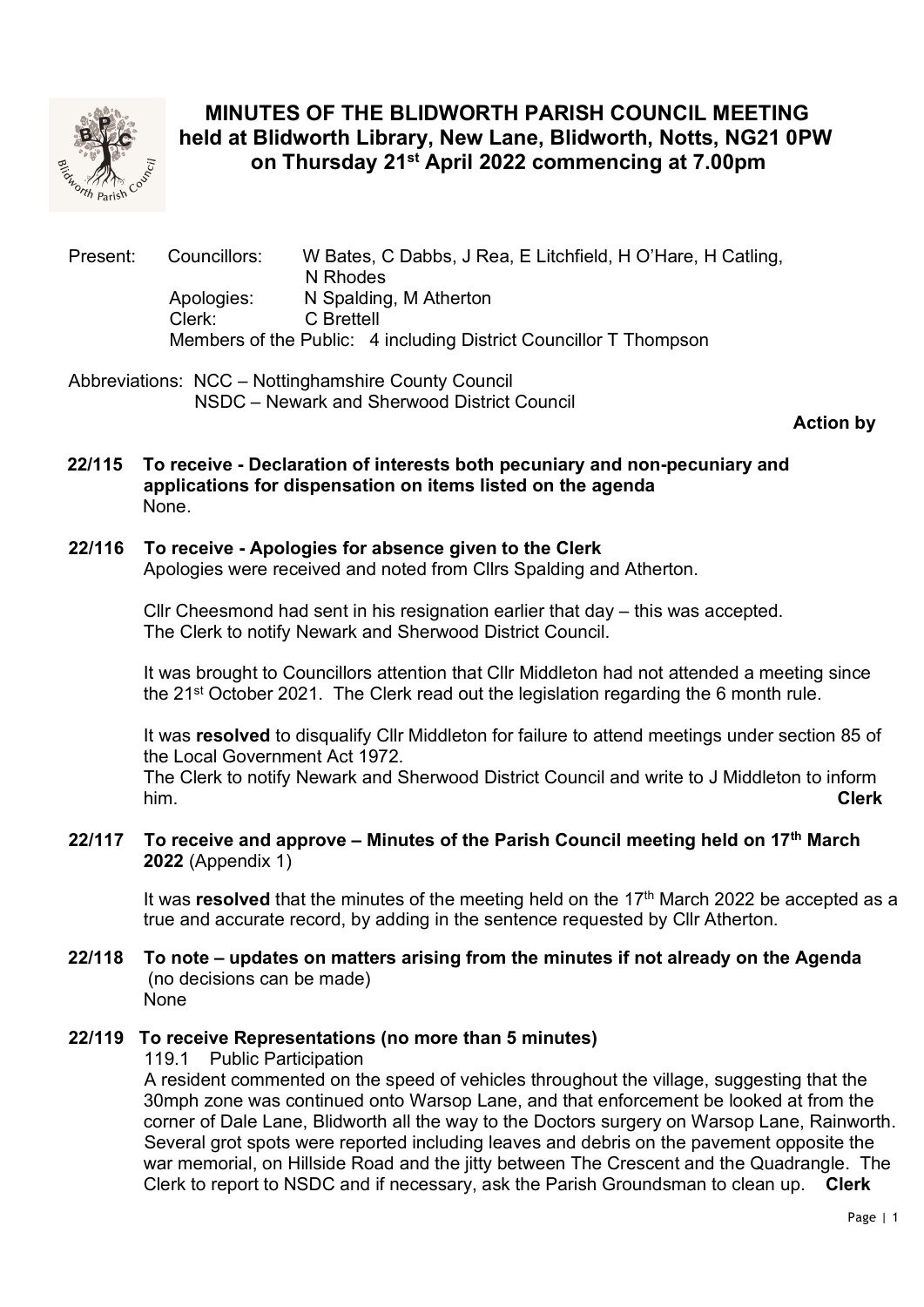119.2 Reports from District and County Council Representatives on Matters of a direct relevance to Blidworth Parishioners

 District Cllr Thompson updated on matters that were being looked into. This included the footpath going through the new development on New Lane, blocked drains on Mansfield Road, and anti-social behaviour on Park Avenue. She had met with the Street Scene team at NSDC – the road sweeper comes every 120 days.

 NCC Cllr Smith had sent his apologies but had provided an update on the issues with Lorries on the New Lane development that had been taken up with NSDC Planning, and highways requests for enforcement of the 30mph speed limit through the village. This to be discussed further at a future meeting.

22/120 To Discuss/Update on Highway Issues in the Village (if not already covered in District and County Council reports) Already discussed.

## 22/121 Business

 121.1 To update – Works regarding Sherwood Avenue Recreational Ground, and agree contractor for fencing as appropriate (quotations to follow)

 The Clerk updated members regarding the Recreational ground. The Planning permission decision date was the 23rd May. The Clerk had spoken to the Forestry Commission and Blidworth Oaks school and was awaiting confirmation about the walk ways. The Clerk talked through the prices, references and boundary opening ideas received from the contractors.

It was resolved to select Secure a field as the contractor at a cost of  $E$  56787. A further site visit to be arranged with the contractor, Councillors and local residents to discuss further before the fencing is confirmed and ordered. The Clerk to arrange. Clerk

 121.2 To discuss - Consultation on Parking for businesses and residents in the village This item was deferred to a future meeting

121.3 To update – Events including the upcoming Jubilee Gala

An events meeting was arranged by the Working party for the 25<sup>th</sup> April so that this could be discussed further.

 The Clerk updated members that £400 grant funding had been received from NSDC toward this event.

 121.4 To discuss/agree – Licence to occupy land in front of Blidworth leisure Centre including Pit wheel monument and new Lectern (Appendix 2)

It was resolved to accept the terms of the lease from NSDC for this land, duly signed by the Chair. The resident could now have the lectern installed subject to confirmation from him that Planning permission is not required.

121.5 To agree – New signage for Marriott Lane and Belle Vue Play areas

It was resolved to order 2 park signs as per the orginal design from Acorn Signs at a cost of £230 each + VAT. The groundsmand to install these. Clerk/Groundsman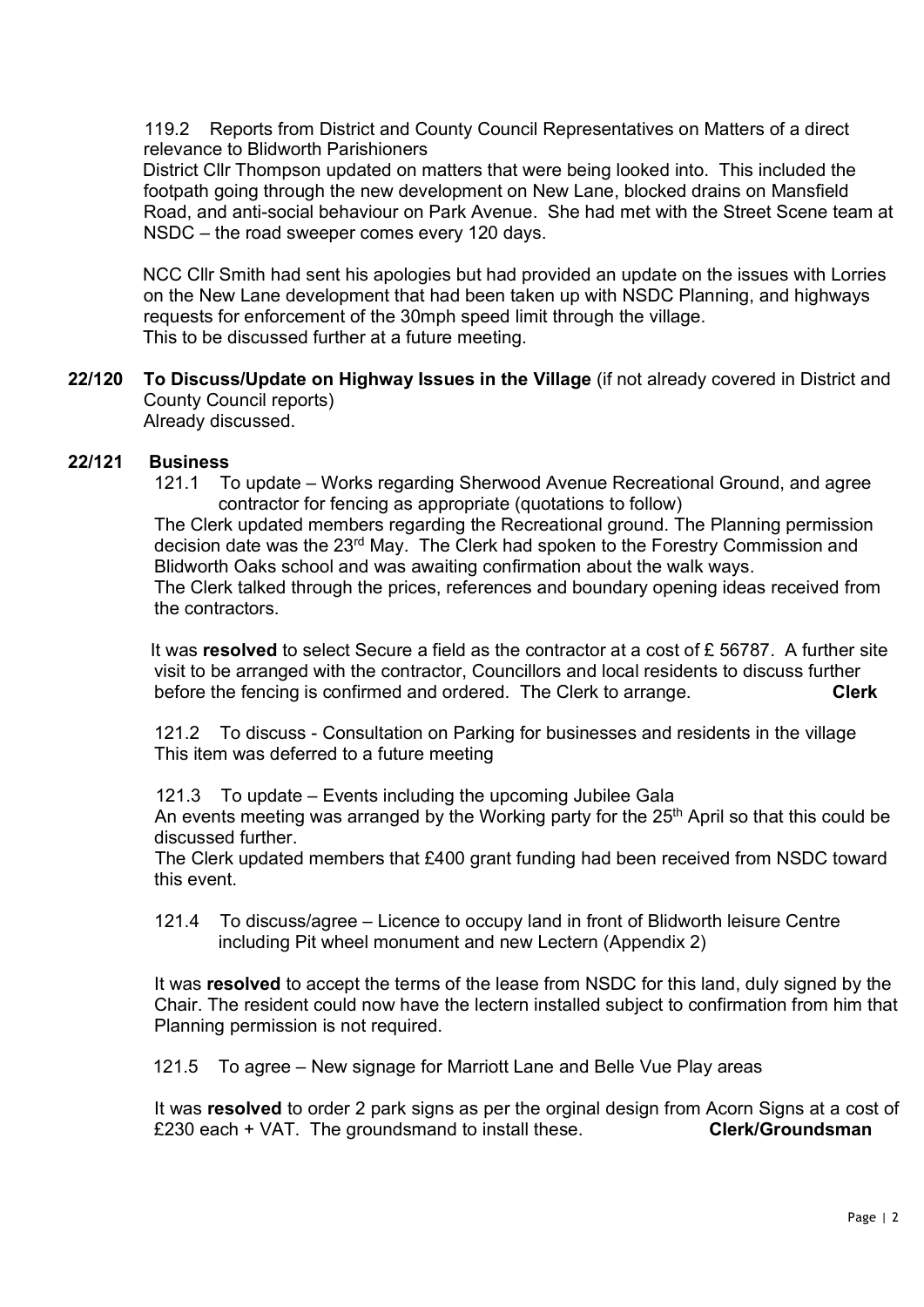121.6 To update – Meeting with Inspire to discuss Blidworth Library The Clerk updated members regarding the meeting held with Inspire. Inspire were now producing statistics and footfall figures for who is using the Library, and have advertised the Parish Office opening hours. The Clerk gave example prices for equivalent office space. It was agreed that this be put on a future agenda for September. Clerk

It was further resolved to hold 'Parish Councillor Surgery sessions' on a Saturday morning, subject to permission from the Library, to encourage use of the library and widen communcation for the Parish Council. Council communcation for the Parish Council.

121.7 To discuss – Thompsons Fair having use of Sherwood Avenue Playing field

It was resolved to not allow Thompsons Fair the use of Sherwood Avenue Playing field. The Clerk to write to them and explain that due to the work and investment being made in the park it would be unlikely that they would be able to use the land in the future.  $\overline{\phantom{a}}$  Clerk

 121.8 To note – Contract for Dog Waste emptying (Appendix 3) The Clerk drew memeners to the attention of the annual agreement for Dog Waste bin empting and the locations and cost were noted.

 121.9 To discuss – Siting/purchase of new planters on Rookwood Court/Dale Lane The Clerk updated members regarding the necessary requirements from VIA if planters were to be installed on Dale Lane.

It was resolved to look into this for future years and to install the 2 remaining planters on Rookwood Court corner, subject to the necessary agreement from NSDC. Clerk/D Wilson

 121.10 To discuss – The possibility of railings around the Rockings monument Cllr Litchfield was looking into this and would discuss at a future meeting. Cllr Litchfield

121.11 To note – Allotment agreement signed and received from the Forest Folk Allotment Society for the Dale Lane Allotment site. Noted – Clerk to circulate Clerk Clerk Clerk Clerk Clerk Clerk Clerk

 121.12 To discuss – Community Litter picking events The Clerk updated members regarding the success of the community litter pick on the 11<sup>th</sup> April. It as agreed for more litter picking events to be arranged.

 121.13 To discuss – Works to roadway into the Dale Lane Allotment site The Chair read out the work descriptions and quotations received.

It was resolved to use the services of LPS Supplies at a cost of £520 + VAT, not removing any waste from site. The Clerk to arrange with the Forest Folk Allotment Society. Clerk

 121.14 To discuss – Independent energy for Blidworth The Chair discussed the possibility of 'Independent energy for Blidworth'. It was agreed for Cllrs Bates and Catling to look into this and bring back for further discussion.

Cllrs Bates/Catling

 121.15 To discuss – Dogs on lead zone at Sherwood Avenue Recreation Ground As no response had been received from NSDC this item was deferred until a future meeting.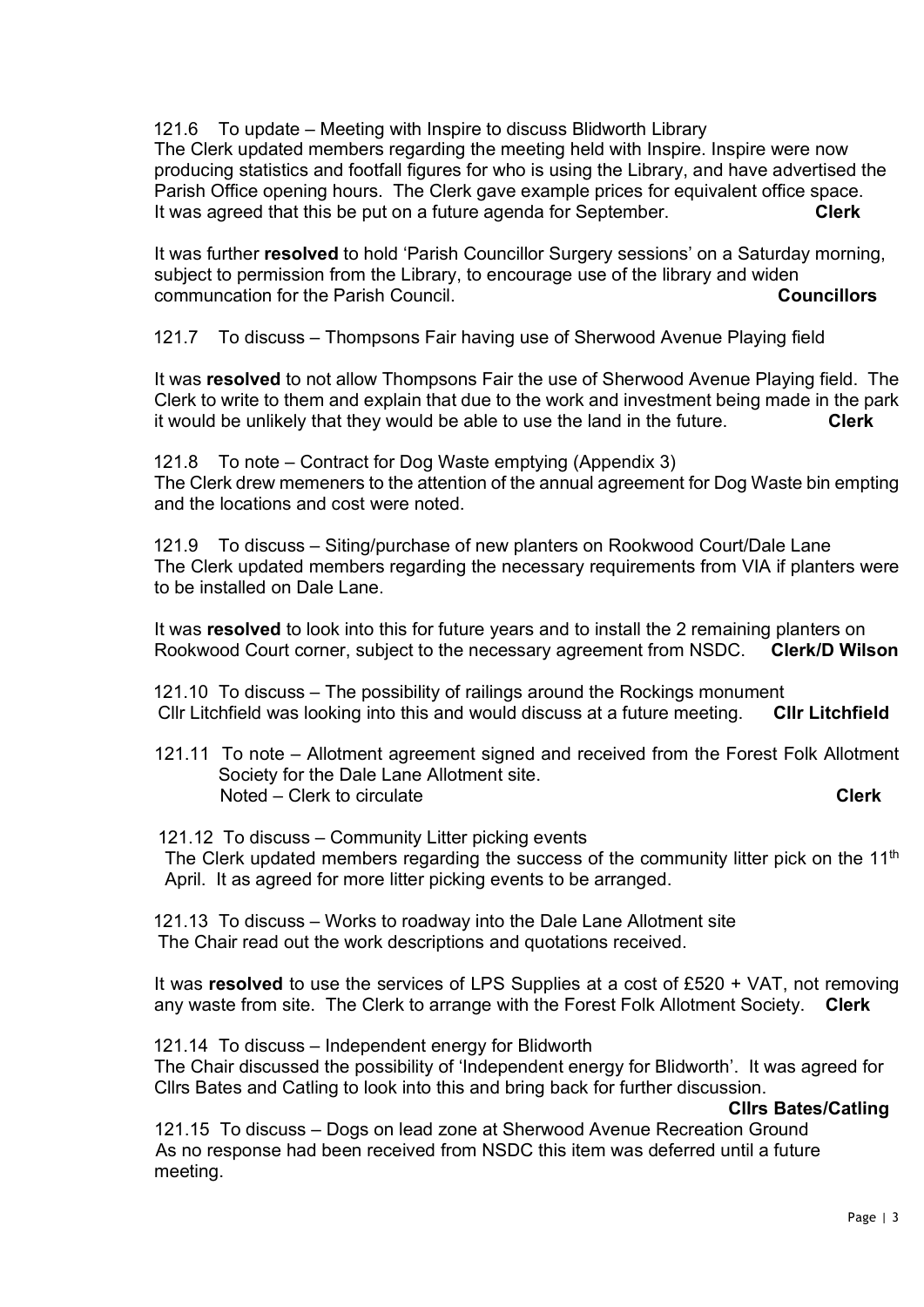## 22/122 Financial Matters

To receive and approve accounts and financial information, including the year-end figures:

- 122.1 Analysis of Payments March 2022 (Appendix 4)
- 122.2 Analysis of Receipts March 2022 (Appendix 5)
- 122.3 Bank Reconciliation Statement as at 31st March 2022 (Appendix 6)
- 122.4 To Authorise schedule of payments for April 2022 (Appendix 7)

 The Chair checked the bank reconciliation figures with the bank statements. It was resolved to accept and approve the financial information as per items  $122.1 - 122.3$  that had been submitted to members and to authorise the schedule of payments (122.4) including the invoice from NSDC (Park inspections) - £90, and Blidworth Methodist Church for use of the hall £40. Clerk

## 22/123 Planning Applications

To receive, and where appropriate comment on the following applications:

| <b>Proposal:</b>                    | Change of use of paddock to equestrian use, erection of stable block,<br>provision of hard standing, formation of new access to highway and<br>parking area (retrospective) |
|-------------------------------------|-----------------------------------------------------------------------------------------------------------------------------------------------------------------------------|
| <b>Site Address:</b>                | <b>Plot 1 New Lane Blidworth</b>                                                                                                                                            |
| <b>Planning Application</b><br>Ref: | 22/00575/FULM                                                                                                                                                               |

It was resolved to respond stating 'No Objections'

| Proposal:                           | Two storey new one bed room residential unit on the side of the<br>existing house |
|-------------------------------------|-----------------------------------------------------------------------------------|
| <b>Site Address:</b>                | 24 Lyndhurst Avenue Blidworth Nottinghamshire NG21 0RJ                            |
| <b>Planning Application</b><br>Ref: | 22/00182/FUL                                                                      |

## It was resolved to respond stating 'No Objections'

| Proposal:                   | Two storey front and side extension           |
|-----------------------------|-----------------------------------------------|
| <b>Site Address:</b>        | Stokeley Cross Lane Blidworth Nottinghamshire |
| <b>Planning Application</b> | 22/00614/HOUSE                                |
| Ref:                        |                                               |

It was resolved to respond stating 'No Objections'

#### Town and Country Planning act 1990 Appeal Under Section 78

| Site address:               | 24 Lyndhurst Avenue Blidworth NG21 ORJ       |
|-----------------------------|----------------------------------------------|
| Description of development: | Erection of one bedroom, two storey dwelling |
| Application reference:      | 21/01251/FUL                                 |
| Appeal reference:           | APP/B3030/W/22/3291694                       |
| Appellant's name:           | Mr Ansari Abdulla                            |
| Appeal start date:          | 31 March 2022                                |

It was resolved for comments to remain the same as submitted.